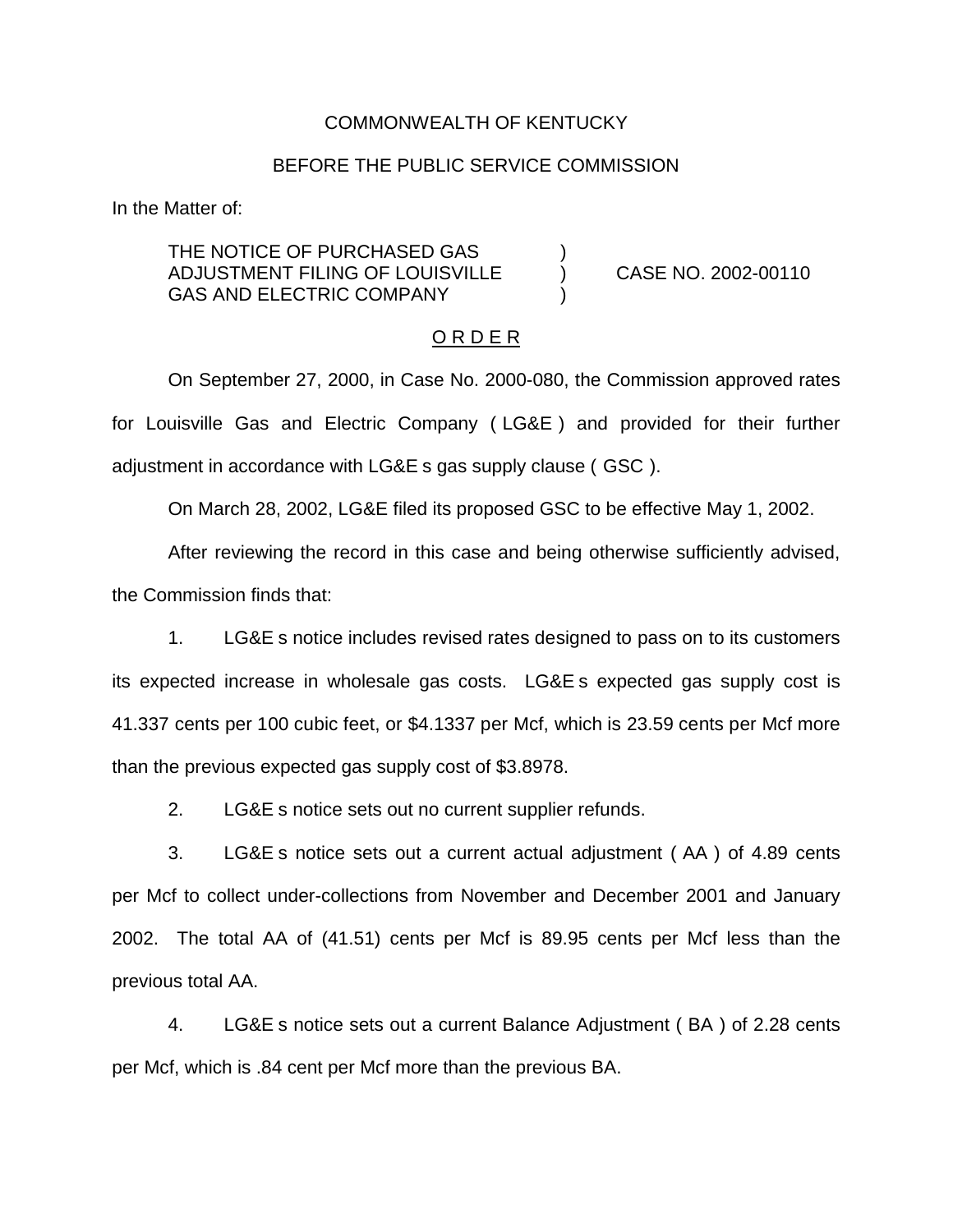5. LG&E s notice sets out its Performance-Based Rate Recovery Component ( PBRRC ) of 16.31 cents per Mcf, which is designed to collect LG&E s portion of PBR savings from the 12 months ended October 31, 2001.

6. LG&E s gas supply cost component is 39.045 cents per 100 cubic feet or \$3.9045 per Mcf, which is 65.52 cents per Mcf less than the prior gas supply cost component of \$4.5597 per Mcf.

7. The rate in the Appendix to this Order is fair, just, and reasonable, in the public interest, and should be approved for gas supplied by LG&E on and after May 1, 2002.

IT IS THEREFORE ORDERED that:

1. The rate in the Appendix to this Order is approved for gas supplied on and after May 1, 2002.

2. Within 20 days of the date of this Order, LG&E shall file with this Commission its revised tariffs setting out the rate authorized herein.

Done at Frankfort, Kentucky, this 24<sup>th</sup> day of April, 2002.

By the Commission

ATTEST:

**Executive Direct**